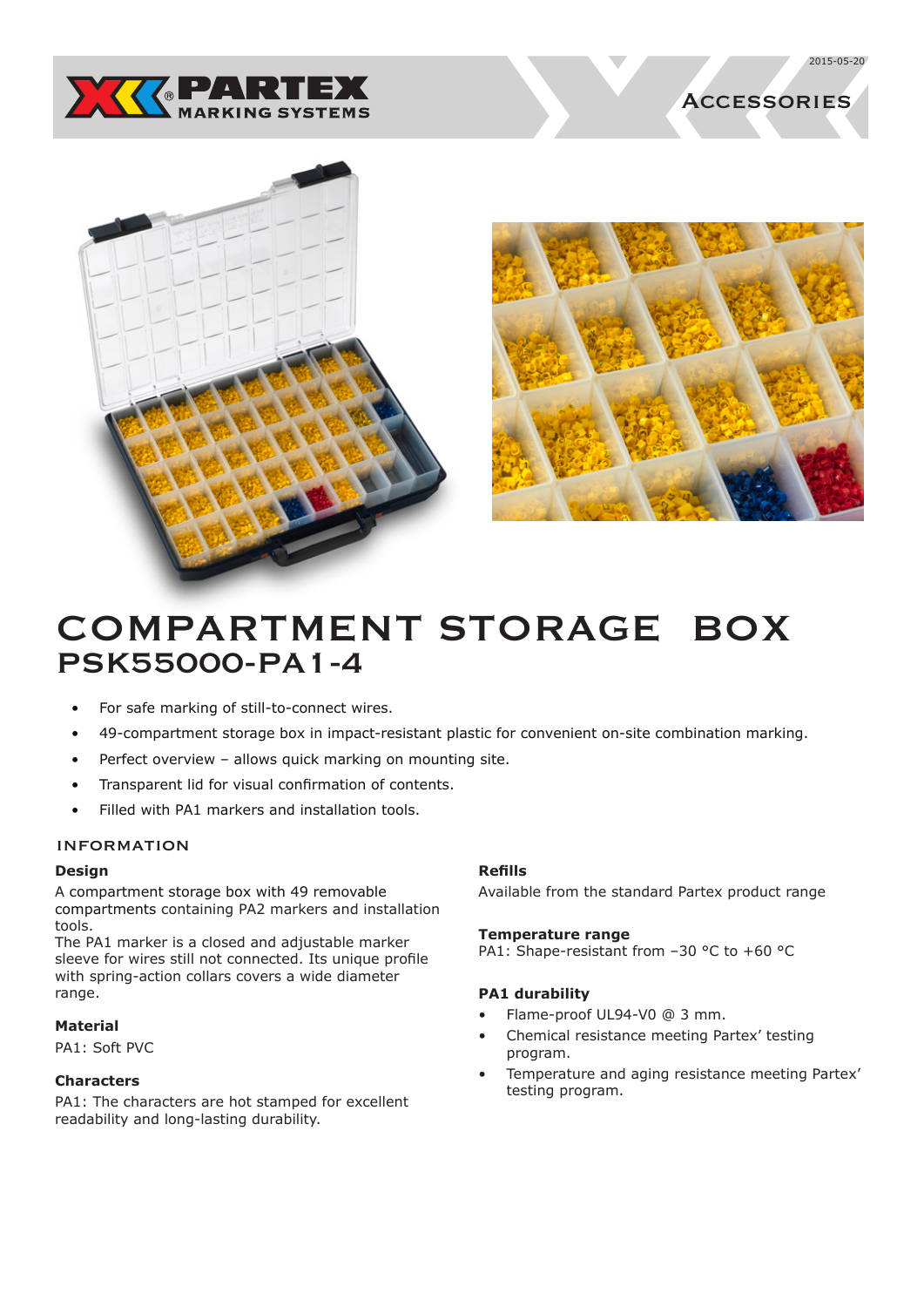# **OVERVIEW**

#### MARKER BOX CONTENTS

| Product                                            | Colour             | <b>Number/Product</b> |
|----------------------------------------------------|--------------------|-----------------------|
| $A-Z$                                              | Yellow/Black       | 200                   |
| $0 - 9$                                            | Yellow/Black       | 200                   |
| $-$ /                                              | Yellow/Black       | 200                   |
| GRD                                                | Yellow-Green/Black | 200                   |
| $+$                                                | Red/White          | 200                   |
| $\sim$                                             | Blue/White         | 200                   |
| Blank                                              | Yellow             | 200                   |
| L1, L2, L3                                         | Yellow/Black       | 100                   |
| N                                                  | Blue/White         | 200                   |
| Teflon-coated installation tool in stainless steel | $\sim$             | $\overline{2}$        |

| А | B  | с  | D  | E | F | G            | Н     | I          |       |
|---|----|----|----|---|---|--------------|-------|------------|-------|
| K | L  | M  | N  | O | P | Q            | R     | S          |       |
| U | ٧  | W  | X  | Y | z |              |       | <b>GRD</b> | N     |
| 0 | 1  | 2  | 3  | 4 | 5 | 6            | 7     | 8          |       |
| 9 | L1 | L2 | L3 |   | ÷ | <b>BLANK</b> | EMPTY | EMPTY      | PADST |

Placement in PSK55000-PA1 compartment storage box.

#### PRODUCT SIZES

| <b>Marker Box</b> | Length, mm | Width, mm | Height, mm |
|-------------------|------------|-----------|------------|
| PSK55000-PA1-4    | 410        | 320       | υc         |

| Marker | Diameter mm | Area mm²                    | Inch           | <b>AWG</b> |
|--------|-------------|-----------------------------|----------------|------------|
| $PA-1$ | 2.J-J.U     | 5-4.U<br>$\sim$ 1<br>، بيند | .197"<br>.099" | 16-11      |

| <b>Installation tool</b>  | Length mm | Diameter mm | Inner diameter mm |
|---------------------------|-----------|-------------|-------------------|
| <b>CT</b><br>PAD.<br>\D-5 | 100       | ں ر         | ت ، ے             |

# **ACCESSORIES**

PAD INSTALLATION TOOL



#### PAD-5T

Teflon-coated installation tool in stainless steel with axial hole at heavy end designed for wire fitting. PAD is designed for Partex PA02 and PA1 markers.